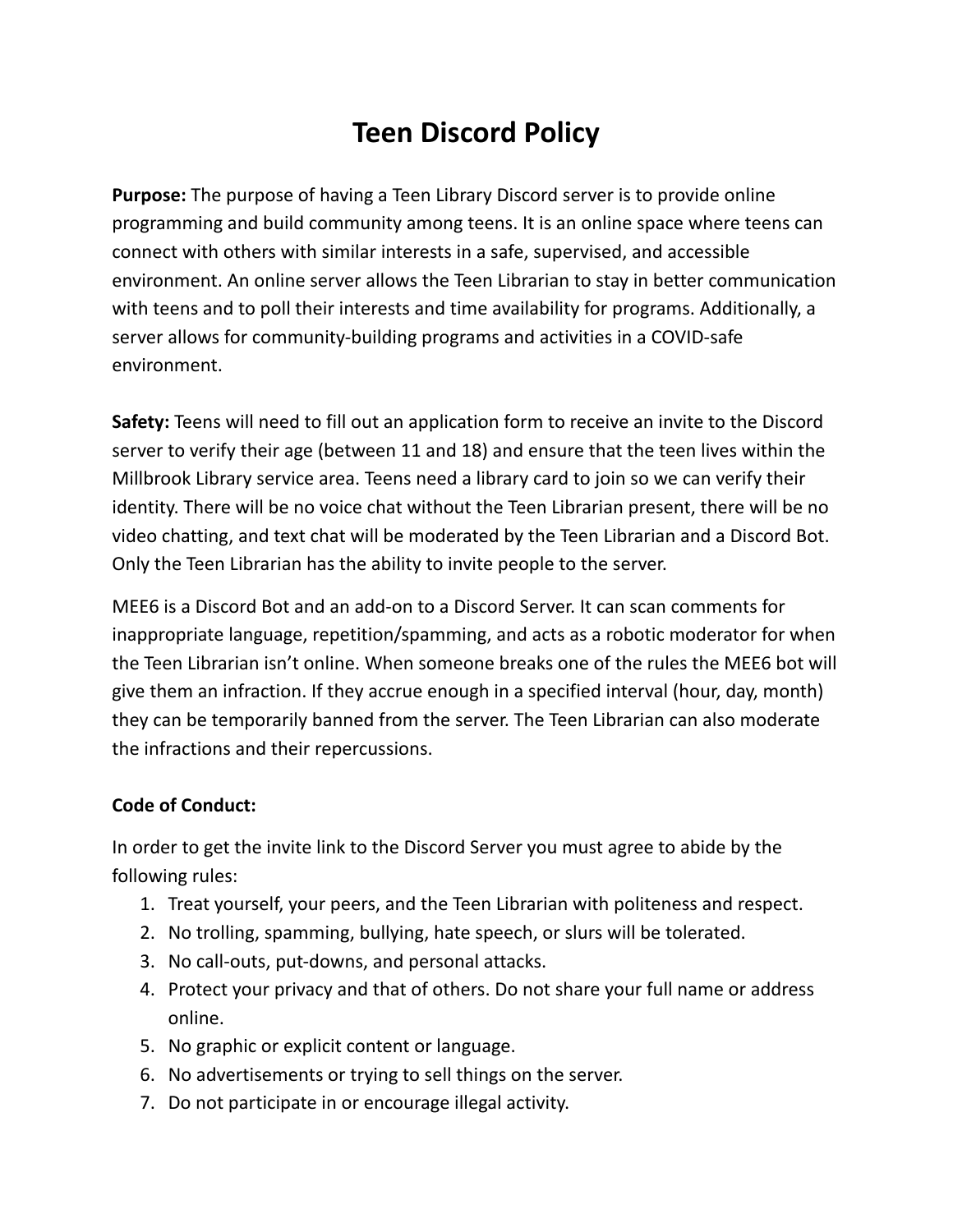- 8. Use an appropriate avatar and username.
- 9. No sharing invites for other servers.
- 10.Do not private message or friend someone without permission.
- 11.You must be between the ages of 11- 18 and live in the Millbrook Library service area.

Please let a Millbrook Library staff member know if you feel uncomfortable with something that is taking place or has taken place on this server. You can always block or report anyone on this server. Remember:

- You are responsible for your actions on our server.
- The library will not be held responsible for anything that happens on this server.
- The Young Adult Librarian reserves the right to delete any comments or mute or kick or ban any member from the server should these rules be ignored.

## **Consequences:**

- Bullying, hate speech, threats of violence, and repeated breaking of the rules will result in a 1 month ban from the server at staff discretion.
- Repeated and persistent behavioral issues will result in a permanent ban from the server. Being banned from the server does not prevent one from participating in other library services and activities, just the ones on Discord. It also does not prevent one from accessing the library grounds.
- The Discord Bot will moderate as follows:
	- **1 infraction**: the bot will provide a warning to the individual and delete the offending post.
	- **2 infractions in half an hour:** the bot will mute the individual for 1 hour. (They can still see discussions but can not participate)
	- **3 infractions in 2 hours:** the bot will ban the individual for 1 day. (They can not see or interact with the server at all during this time.)
	- **5 infractions in a week:** the bot will ban the individual for 1 week.
	- **7 infractions in a month:** the bot will ban the individual for a month.

If you are concerned or confused about the rules or consequences or feel the moderator bot was overzealous, please reach out to the Teen Librarian at

[rpomerselig@millbrooklibrary.org](mailto:rpomerselig@millbrooklibrary.org)